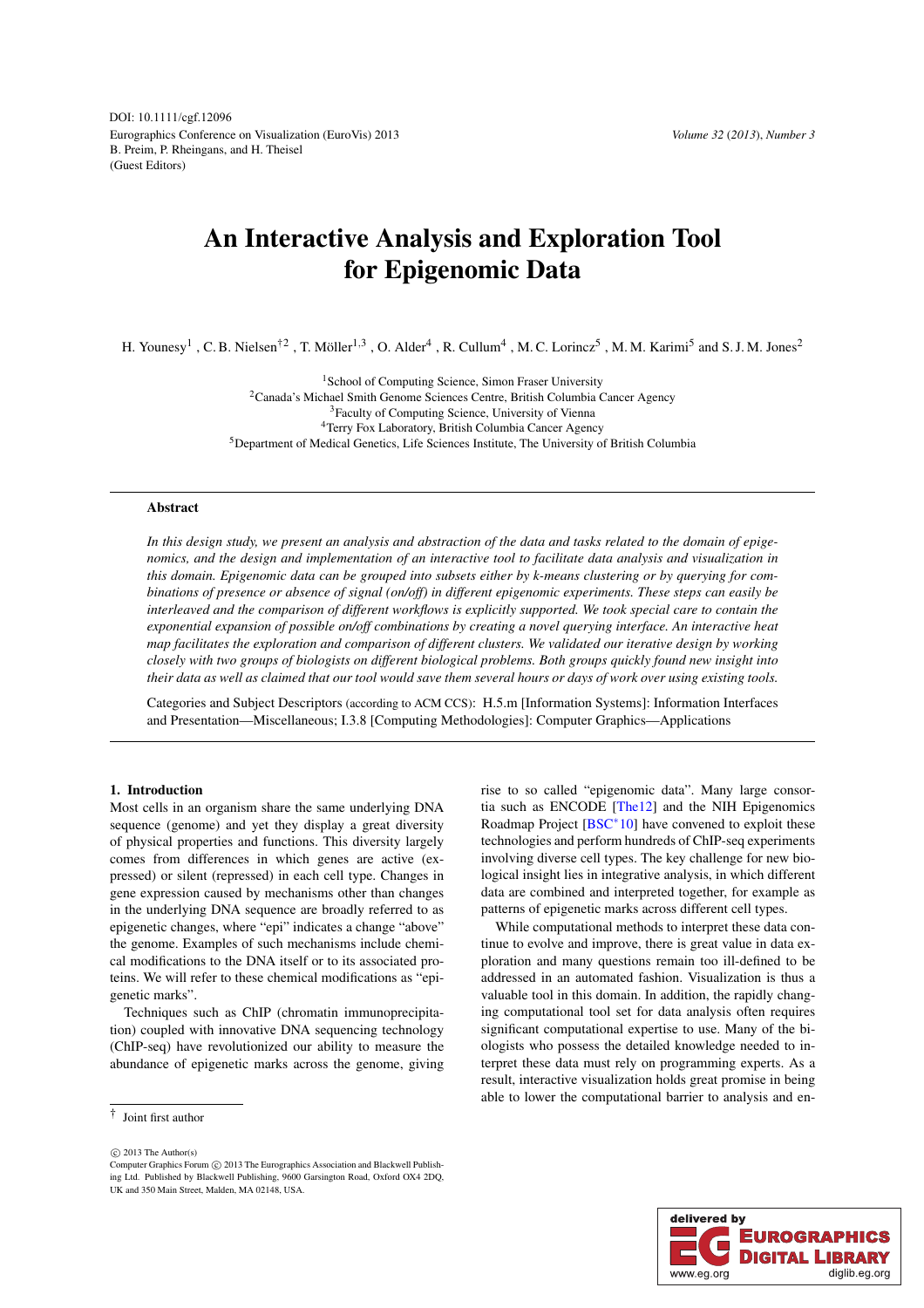<span id="page-1-3"></span>gage biology experts more directly in data processing and interpretation.

In this paper, we address the need for visual analysis tools and present an interactive tool for visual exploration and analysis of epigenomic data. Our first contribution is a characterization of the data (see Section [2\)](#page-1-0) and a discussion and abstraction of the related domain tasks (see Section [3\)](#page-1-1). Second, we provide our design including an interactive heat map explorer and approaches for querying combinations and subsets (see Section [5\)](#page-3-0). Third, we validate our approach by presenting two detailed case studies with two groups of domain experts working on different biological problems, and reporting their insights (see Section [6\)](#page-6-0). We also comment on lessons learned in our design process and provide suggestions for other researchers working in this domain.

# 2. Biological Background and Data

## 2.1. Epigenetic Marks

<span id="page-1-2"></span><span id="page-1-0"></span>Due to noise introduced at various stages of the ChIP-seq procedure, the resulting measurements of epigenetic marks are not binary values corresponding to the presence/absence of a given chemical modification at each position in the genome. Rather, ChIP-seq provides measurements of epigenetic mark enrichment across the genome and filtering methods are used to distinguish signal "peaks" from background noise. Each peak has a chromosome start and an end position and enrichment values across the interval. A commonly used format to store such peaks is the Wiggle (WIG) format [\[WIG\]](#page-9-2). Researchers may refer to peak data as wig files, track data, samples, or experiments, but we refer to them as "epigenetic marks" or simply "marks" throughout the paper.

#### 2.2. Region Sets

In order to make sense of epigenetic marks across the genome, researchers often focus on genomic regions defined by features of biological interest. One common example is the set of start positions of known genes referred to as transcription start sites (TSS). A region set is a collection of genomic intervals and is usually described in GFF (General Feature Format) [\[Ste10\]](#page-9-3) or BED (Browser Extensible Data) [\[BED\]](#page-9-4) file formats. These formats capture the genomic locations of the regions and support inclusion of additional information, such as external database identifiers for each feature. The number of regions within the region set depends on the type of the analysis, but it usually varies between a few hundred to tens of thousands.

Often, the genomic intervals are of a fixed length centred on features of interest, for example,  $\pm 1,000$  nucleotides (nt) around a TSS. It is also quite possible for them to be of different lengths, for example, the boundaries of annotated genes. Our users all asked for a fixed length interval and requested that variable length regions either be extended or truncated to this fixed length.

#### 2.3. Data Abstraction

Many analysis tasks involve investigation of multiple epigenetic marks across a single region set. This allows us to consider only the subset of epigenetic mark values that fall within the target regions. Since the epigenetic marks and the region set use a common reference genome coordinate system, the mapping is straightforward. The result is a set of high-dimensional vectors, where each vector contains the values of a given epigenetic mark across a single region. If we define *m* as the number of epigenetic marks under consideration, *r* as the number of regions in the set, and *l* as the region length (same for all regions in the set), then this process will produce *m*×*r* vectors of length *l*.

In order to perform computationally efficient analysis on these vectors and to reduce artifacts such as signal spikes, it is common practice to accumulate multiple positions of each vector into a single bin. Our users typically used bin sizes of 50 to a few hundred, which have biological meaning in terms of nucleotide length. So, for example, regions of size 2,000 nt and a bin size of 50 nt, will result in vectors containing only 40 values. The binned values are normalized with methods such as the sigmoid function used by ChromaSig [\[HRW08\]](#page-9-5) to enable comparison between multiple epigenetic marks.

#### 3. Task Analysis

<span id="page-1-1"></span>Data peaks are a very common starting substrate for analysis (see Section [2.1\)](#page-1-2) and there are a great number of different questions biologists might wish to ask that can help reveal the functional role of the epigenetic marks. Common ones include "are there genes nearby and what are they?" or "do these peaks lie in regions with characteristic patterns?".

Through our discussions with several biologists, we have identified several tasks that are not well served by current tools. While solutions exist, they are awkward, do not immediately produce an interactive visual, or do not capture all the requested functionality. Here we categorize these tasks and highlight important considerations gleaned from discussion with analysts.

## 3.1. Task 1 - Signal Query

*Considerations*: (1) It remains open for debate whether the signal height from an epigenetic mark has biological significance. Given that they are acquired through an enrichment process, height is important for distinguishing signal from noise; however it is unclear whether more subtle height differences are meaningful. Biologists therefore tend to reason about peaks as being either present or absent. (2) An individual epigenetic mark is almost never considered in isolation. Part of the power of the ChIP-seq technology is to profile the positions of several modifications in the same cell or tissue type in parallel and integrate the results into a meaningful picture of the larger system. (3) While many analyses are exploratory, biologists very often have a particular signal pattern in mind. A common workflow is to query for regions with a pattern of interest and then explore from this starting point.

*Example Question*: "Show me the regions where there are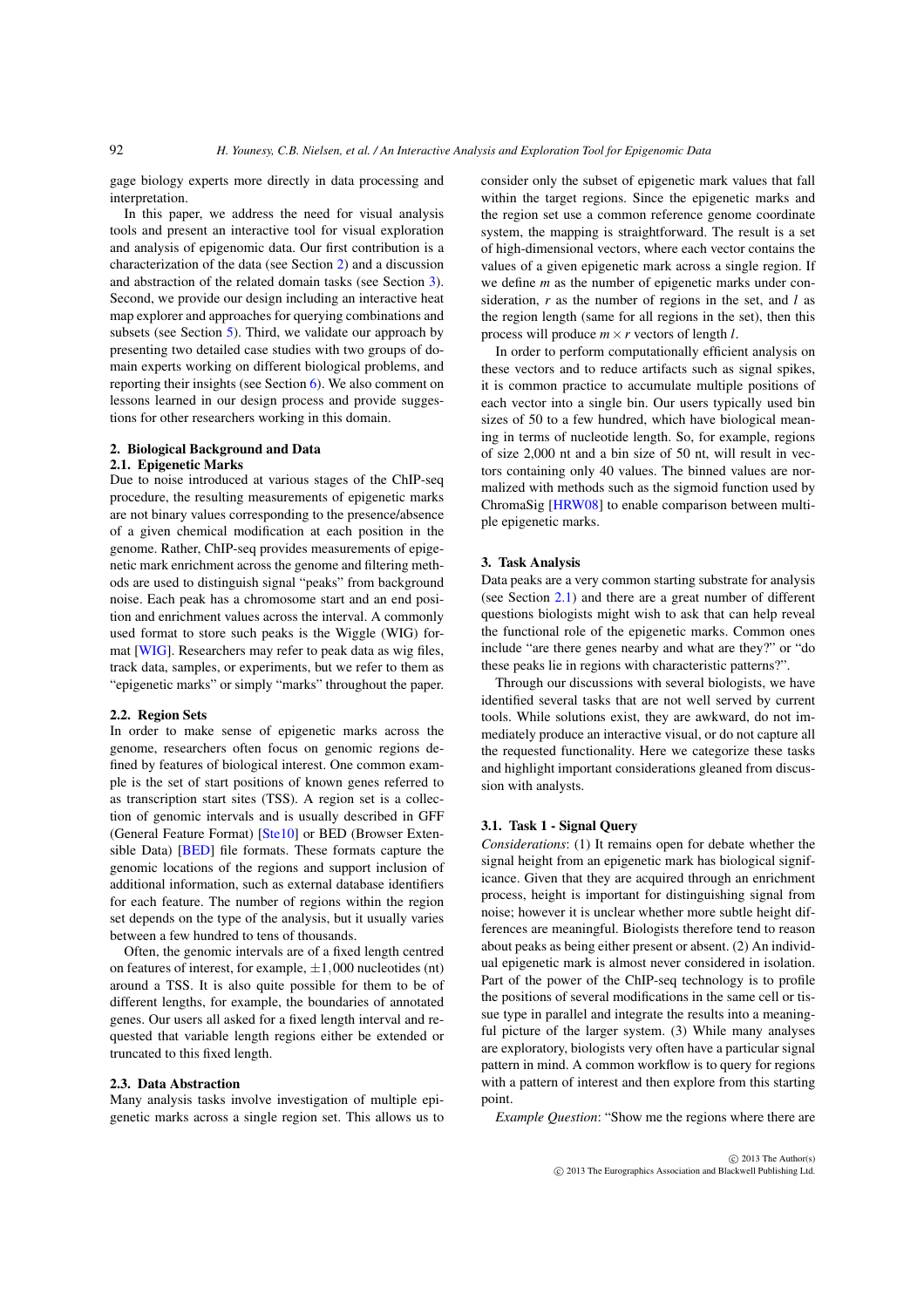<span id="page-2-0"></span>peaks in marks A and B, but not in C or D. I don't care about the peak status in E through G."

## 3.2. Task 2 - Cluster

*Considerations*: (1) Clustering is a powerful exploration tool and is best used in cases where no precise query can be formulated. (2) It is also used in categorizing differences in signal position or distribution. (3) Researcher often want to explore the output of Task 1 through clustering.

*Example Question*: "In my target region set, what are the classes of data patterns in marks E through G?"

## 3.3. Task 3 - Quality Control

*Considerations*: (1) *k*-means clustering is widespread and well-known in the biology community. It has the well-known drawback that it requires the number of clusters as input (which requires informed guess work). *k*-means is also using random seeds, creating different clusters each time it is run. (2) Datasets "in the wild", including sequencing data, often do not have an obvious cluster structure, i.e. clusters often overlap. (3) Biologists desire to visually inspect the clusters to either assure the reliability of the clusters, try a different cluster number or do further downstream analysis of the found clusters.

*Example Question*: "Do most regions in the first cluster follow the trend of signal presence in mark A and absence in mark C?"

#### 3.4. Task 4 - Comparison

*Considerations*: (1) Biologists very often want to find the intersection of sets. For example, clusters of interest could be obtained through iterations of Task 1 and 2. A biologist may then want to compare the clusters from different workflows to determine whether they contain the same or different regions. (2) Generation of many different intersections can be laborious and comparison of the output in visualization modules is cumbersome.

*Example Question*: "Do subset 1 and subset 2 contain the same or different regions?"

#### 3.5. Task 5 - Downstream analysis

*Considerations*: Biologists will frequently need to generate visual and text outputs of their results and findings either to (1) read them into other tools for further analysis, (2) to communicate them with their peers or (3) to include them in manuscripts

*Example*: "I want to use another tool to check the functional similarities of the regions in this subset."

#### 4. Related Work

Genome browsers are a popular approach for visualizing genome-scale data [\[NCD](#page-9-6)∗10] and play an important role in increasing the accessibility of large public data sets, such as the ENCODE data resource currently hosted by the UCSC Genome Browser [\[RDL](#page-9-7)∗12]. Each epigenetic mark is displayed as a separate heat map or histogram plot, often called a "track", and then multiple marks can be viewed simultaneously by vertically stacking these tracks. Part of the power of this arrangement is that data from diverse marks are anchored to the same horizontal reference coordinate and can thus be readily compared.

Genome browsers are optimized for viewing one local region at a time. While this makes them valuable for detailed data inspection and exploration, it prevents them from aiding in global pattern analysis. Several techniques have emerged to facilitate global pattern discovery in epigenomic data. These include probabilistic methods for the discovery of epigenetic signatures *de novo*, such as ChromaSig [\[HRW08\]](#page-9-5), and more recently, Hidden Markov Model approaches [\[EK10\]](#page-9-8) and Bayesian network approaches [\[HBW](#page-9-9)∗12] to uncover recurrent epigenetic states. However, these methods require significant computational skill to use and in most cases remain inaccessible to most biologists.

There are a handful of applications that attempt to bridge this computational gap in epigenomic data analysis. For example, CisGenome [\[JJM](#page-9-10)∗08] contains a graphical interface for running analyses such as peak detection, false discovery rate computation and sequence analysis. Similarly, seqMINER [\[YKC](#page-9-11)<sup>\*</sup>11] offers a range of data processing capabilities including an implementation of *k*-means clustering and a corresponding heat map display. This type of clustering and heat map view have been widely accepted for epigenomic data ever since their appearance in early analysis papers [\[HSH](#page-9-12)<sup>∗</sup>07, [HHH](#page-9-13)<sup>∗</sup>09]. Most recently, Cistrome [\[LOT](#page-9-14)∗11] provides integrative analysis and visualization tools for ChIP-seq data, taking advantage of the Galaxy platform [\[GNTT10\]](#page-9-15). The strength of these tools lies in their ability to connect diverse analysis methods in a single application. While they provide visualization components, the emphasis is on chaining tools into a workflow rather than on optimizing the visual representation and there is very little linking between the different visual displays.

Spark  $\text{INYO}^*121$  is a recent tool that provides a visual workflow to address clustering. While it does a good job in helping to explore different clusters (Task 2), it doesn't provide a way to understand the variance of the clusters (Task 3) nor does it allow the user to query on/off combinations (Task 1) nor does it facilitate comparisons (Task 4).

Understanding combinatorial combinations (Task 1) has been hard and does not scale well. Practical implementations are typically constrained to just very few sets and are often visualized using Venn- or Euler-diagrams [\[CR04\]](#page-9-17). Alternative representations of combinatorial queries use iconic representations or a Karnaugh map [\[Huo08\]](#page-9-18).

More recently StratomeX [\[LSS](#page-9-19)<sup>\*</sup>12] provides visual subset comparison using ribbons of varying width drawn between neighboring columns. While this visual encoding works for comparison of multiple different cluster results, we specifically focus on just comparing two different results here. While we can envision to integrate some of its functionality into a future version of our tool, our focus was the integration of Tasks 1-5 in one simple tool at this point.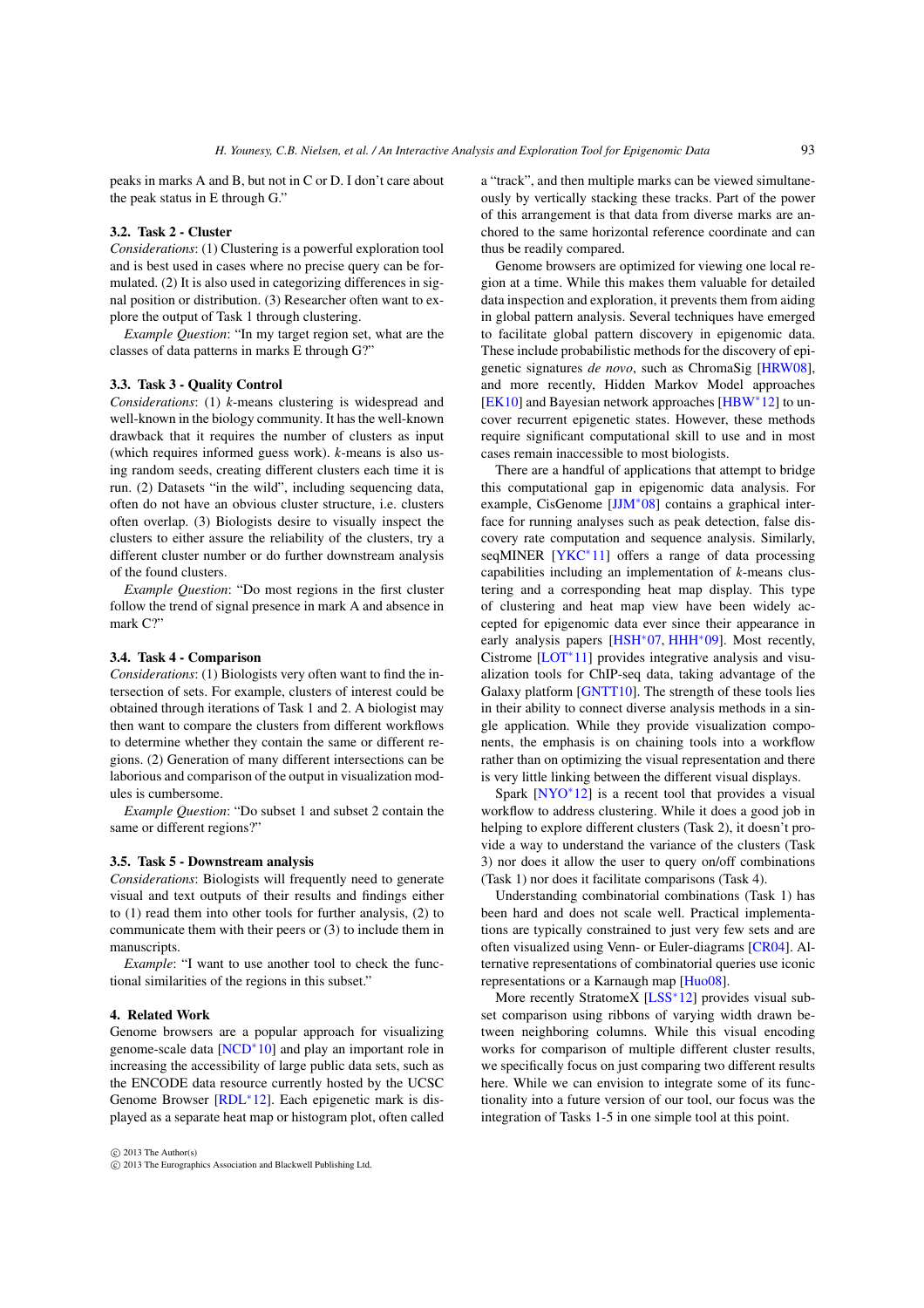<span id="page-3-2"></span><span id="page-3-1"></span>

Figure 1: Interface: (a) Workspace Pane, (b) Method Pane, (c) Heat Map Pane, (d) Plot Pane, (e) Favourites Pane.

Finally, standard visual and interaction concepts such as Brushing and Linking [\[BC87\]](#page-9-20) as well as Dynamic Queries [\[AWS92\]](#page-9-21) are commonplace in today's visualization tools such that they are well understood by our users. Hence, our tool is making extensive use of these concepts.

## 5. ChAsE

<span id="page-3-0"></span>We now describe our tool, called ChAsE (Chromatin Analysis and Exploration), and outline how our current approach addresses the analysis tasks discussed in Section [3.](#page-1-1)

## 5.1. Data Input

A graphical user interface allows specifying one or more epigenetic marks and one region set of genomic intervals. Processing parameters, such as the normalization options, or visualization parameters, such as heat map colour or ordering, can be specified per epigenetic mark. A visibility option was added after we observed that users preferred to load a larger set of epigenetic marks upfront and then modify it depending on their immediate analysis goals. The region size and number of bins need to be specified only once as they will be identical for preprocessing all epigenetic marks.

The processing time depends on the size of the input files but usually takes a few minutes per data file. The results of the processing are stored in the output directory specified by the user, so future data loading times will be much faster (a few seconds). Users can reopen the input dialog during analysis and modify the input parameters or add or remove marks without losing the current state of their analysis.

#### 5.2. Interface

The ChAsE interface consists of five linked panes as shown in Figure [1.](#page-3-1) Data from a single region set and one or more epigenetic marks is first loaded into the Workspace Pane (Figure  $1(a)$  $1(a)$ ). We will refer to this as the "full set". It can then be divided into various subsets, which we will simply call "set" or "sets", using functionality within the three alternate Method Panes (Figure [1\(](#page-3-1)b), Figure [3\)](#page-4-0). Once created, a set can be stored in the Favourites Pane (Figure [1\(](#page-3-1)e)) for later use. The plots can be inspected in a zoomed view in the Plot Pane (Figure  $1(d)$  $1(d)$ ). Closer inspection of data across individual regions is reserved for the Heat Map Pane (Figure  $1(c)$  $1(c)$ ).

#### 5.3. Workspace Pane

The Workspace Pane (Figure  $1(a)$  $1(a)$ ) shows a snapshot of the current sets and is organized as a matrix. Each row of this matrix corresponds to one set and a column corresponds to a particular epigenetic mark. We chose a data representation commonly used by biologists in the field, called a "profile plot". The *x*-axis captures offsets from the region start (e.g. position relative to a TSS) and the *y*-axis is used to express a summary statistic for all values at these relative positions. A profile plot summarizes the data for each epigenetic mark in each set (i.e. for each cell in the matrix) providing the user with a quick visual summary of the data patterns.

Offset from the main matrix, the leftmost column displays a summary of all the epigenetic marks in one row as overlaid profile plots which we call a "summary plot". Comparing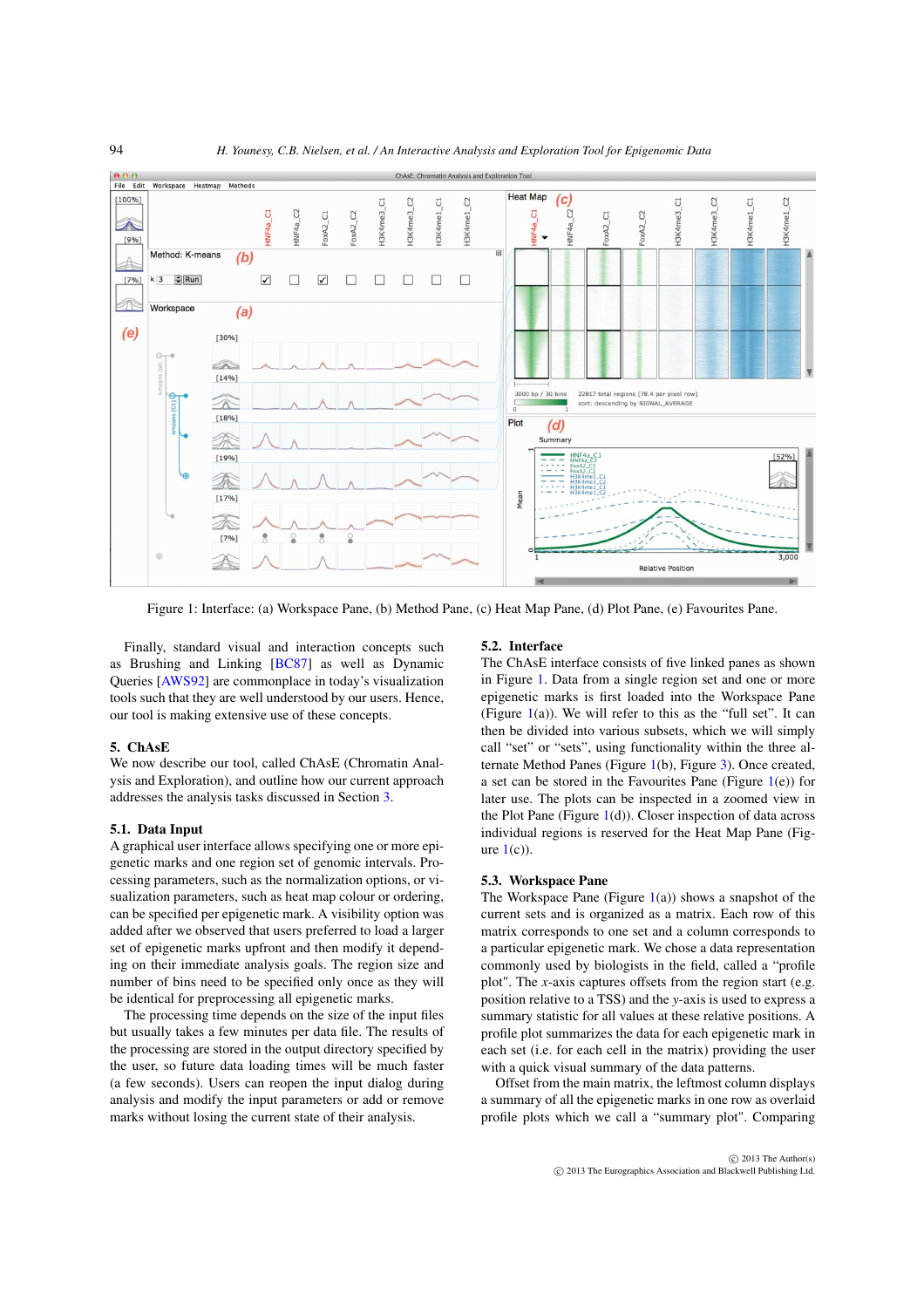signal distributions across many columns can be challenging and the summary plot offers a valuable mechanism for spotting subtle differences in signal distributions between epigenetic marks. To aid this comparison, the summary plot and profile plots are linked, such that when a user mouses over a column, its corresponding curve in the summary plot is highlighted. The size of each set is shown in square brackets as a percentage of the full set or the actual number of regions when the size drops below 1%. Each set can also have a user specified title or descriptive note allowing the users to keep track of their history. Clicking on either the summary plot or any individual profile plot automatically displays it in the Plot Pane (Figure [1\(](#page-3-1)d), lower right) and Heat Map Pane (Figure [1\(](#page-3-1)c), upper right) for closer inspection.

## 5.3.1. Profile Plot Views

A user can alternate between different profile plot visualizations and their size through a context menu. We provide four choices of summary statistics for display in the profile plots (Figure [2\)](#page-4-1): The *Mean and standard deviation view* [\(2a](#page-4-1)) shows the average signal profile of the region set surrounded by the +/− standard deviation range. The *Continuous box plot view* [\(2b](#page-4-1)) shows the median signal surrounded by the quartile boundaries as an indication of the range and frequency of signal heights. The *Mean and signal scatter view* [\(2c](#page-4-1)) shows the average signal profile as well as a scatter of all profiles for the region set accumulated and rendered with a log scale. The *Mean and peak scatter view* [\(2d](#page-4-1)) accumulates only the max peak value per region for each epigenetic mark rather than the entire profile, addressing users' expressed interest in the distribution of the peaks in a set in terms of their height and location.

<span id="page-4-1"></span>

Figure 2: Profile plot views: (a) mean +/- standard deviation, (b) continuous box plot, (c) mean and signal scatter, (d) mean and peak scatter, and (e) summary plot.

## 5.4. Method Panes

There are three Method Panes (Figure [3\)](#page-4-0) to address Tasks 1, 2, and 4 outlined in Section [3:](#page-1-1) Signal Query, Cluster, and Comparison. Only one of these three Method Panes is displayed at a time and they always appear at the top of the Workspace Pane. We found, this minimized confusion and allowed the user to focus on a single method.

#### 5.4.1. Signal Query Pane

We explored several different data encodings and interaction schemes to help the user specify a particular signal query. Displaying all possible on/off (i.e. present/absent) combinations across all epigenetic marks would quickly lead to an overwhelming number of options and was impractical. So, it was important to enable our users to limit the combinations



<span id="page-4-0"></span>

Figure 3: Method Panes: (a) Signal Query (b) Cluster (c) Comparison.

by specifying whether a signal should be on or off or either in each epigenetic mark.

We initially tried providing constraints that allowed the user to express multiple combinations at once. For example, a user could specify both the on and off state for mark A and just the on state for mark B. This would give rise to three sets: A-on and B-on, A-off and B-on, and the rest. However, this approach of expressing combinations was not intuitive to our users. Instead, during our discussions, they would often simply draw out the combinations of interest, one at a time. The number of combinations our users wished to generate tended to be small compared to the space of possibilities. The process could be thought of as querying for individual signal sets and we therefore decided to support this one-at-a-time querying more directly.

Figure [3a](#page-4-0) shows our final Signal Query Pane design. A user opens this pane by selecting a target set and choosing "Signal Query" from the top "Methods" menu. A pair of check boxes appears above each column and allows the user to specify on (top box checked), or off (bottom box checked), or indifference (neither checked). As the user modifies the query, a preview of the resulting set is shown at the bottom of the pane as a row of profile plots as well as on the heat map to the right of the pane. In cases where the resulting set is empty no plot or heat map will be shown. The resulting set is only imported into the Workspace once the user clicks the "Add" button. This allows the user to accumulate sets in their Workspace Pane when there are multiple desired combinations, as well as to make the sets available for further analysis (i.e. clustering or comparison). Annotations are shown above the created sets in the workspace showing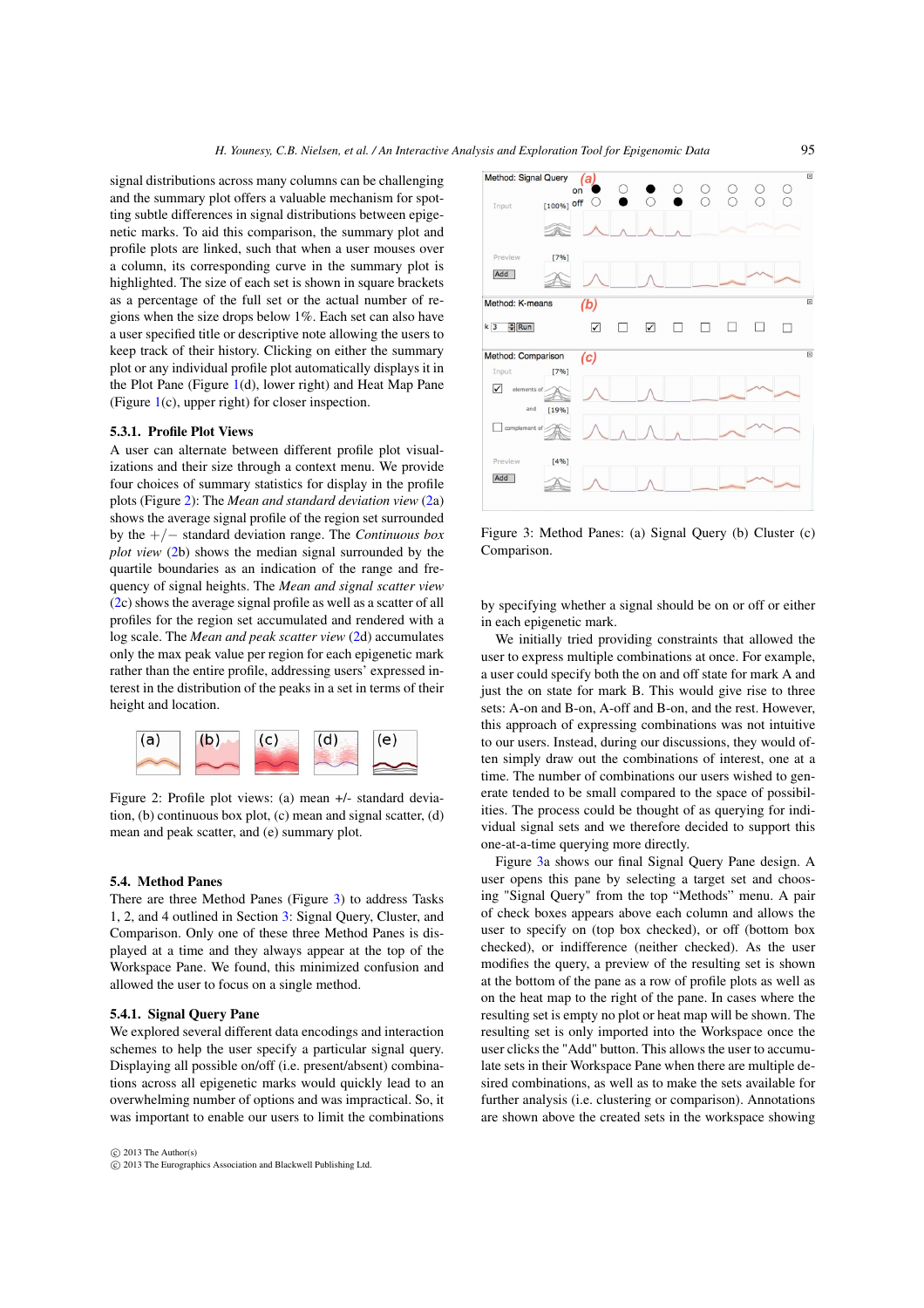<span id="page-5-0"></span>the query used to create the subset (an example shown at the bottom of the Workspace Pane in Figure  $1(a)$  $1(a)$ ).

## 5.4.2. Cluster Pane

A user initiates clustering by selecting the target set and selecting "*k*-means clustering" from the "Methods" menu. In addition to the number of clusters, the Cluster Pane allows specifying the epigenetic marks to be included in the clustering step using the check boxes above each mark (Figure [3b](#page-4-0)). Clicking the "Run" button commences the clustering run. Once the process is complete, the resulting clusters appear in the Workspace Pane as the children of the input set in a tree structure. The heat map view shows the clusters separated by horizontal lines with a thicker stroke used to indicate the marks included in the clustering.

Because clusters can be subsequently subclustered, we needed to manage potentially large tree structures. Leaf nodes (i.e. clusters with no sub-clusters) are represented with solid circles, whereas parent nodes (i.e. clusters with subclusters) are represented by either  $a \ominus$  sign, to indicate an expanded node, or with  $a \oplus$  sign, to indicate a collapsed node. Allowing the user to toggle between expanded and collapsed states by clicking on the parent nodes made the tree structure manageable.

The user can explore the newly created clusters or choose to rerun *k*-means clustering with the same or different parameters. It is a known fact that the result of *k*-means will depend not just on the value  $k$ , but also on the initial seeding consisting of *k* randomly selected members of the input set. Thus each run of *k*-means can result in a different clustering. We chose not to fix this seeding to artificially hide this drawback of the *k*-means algorithm. Our users were aware of this fact and tended to run *k*-means until an interesting clustering is observed or until they could assess the reproducibility of a cluster (part of Task 3).

#### 5.4.3. Comparison Pane

Comparisons can be formulated as queries for the intersection across multiple sets (Task 4). A comparison is initiated by selecting two or more sets from the Workspace Pane while pressing the Shift key and then selecting "Cluster Comparison" from the "Methods" menu. As shown in Figure [3c](#page-4-0), the Comparison Pane displays the input sets and a preview of the intersection using the same profile plot display found in the Workspace Pane. The check boxes on the left of the summary plots allows the user to specify either inclusion (checked) or exclusion (unchecked) of the set and a label is shown for clarification of the set operation. Initially all check boxes are checked, thus the result is the intersection of all sets.

## 5.5. Heat Map Pane

Heat maps are one of the most widely used visual encodings for biological data [\[WF09\]](#page-9-22). They encode the values of a data matrix as shades of colour. Heat maps are used in different stages of the research from data analysis to presentation, but despite their popularity, there are valid arguments against their use [\[Won10\]](#page-9-23). It is much harder to compare signal variations and the overall signal shape from colour variations alone, so other encodings such as profile curves [\[MWS](#page-9-24)∗10, [MMDP10\]](#page-9-25), are used alternatively. In addition, the resolution of the data is usually higher than the resolution of the heat map, and therefore the pixels represent an average and can hide certain data characteristics such as local peaks. We partially address these concerns with our interactive heat map.

Figure [1\(](#page-3-1)c) depicts the Heat Map Pane. Each column corresponds to a single epigenetic mark and the rows correspond to genomic regions. To render the heat map, the values of the data matrix are mapped to the colour specified by the user. Users tend to use different colors for marks with different biological nature. We provide a set of six sequential colour schemes with the same perceived intensity as well as two diverging colour schemes which we picked using Color-Brewer [\[Bre12\]](#page-9-26). Regions can be sorted by the signal in one mark at a time. All columns are coordinated such that the row order is the same across columns. An arrow above a column indicates the mark currently dictating the sorting. The direction of the arrowhead indicates the sort order and can be flipped when clicked. Underneath the heat map, a legend provides the total number of the regions, the display density (regions/pixel row), and the current sorting criteria.

Regions are initially sorted by their order in the input regions file, but different sorting criteria, such as signal average, signal max, or signal peak offset, can be chosen by the user through a context menu or the top "Heatmap" menu. Sorting is commonly used to get an overview of the distribution of the signal value and shape across regions of an epigenetic mark, comparing the correlations between multiple epigenetic marks, as well as visually assessing the quality and variations within the clusters (Task 3). Regions belonging to a collapsed parent, will all be sorted together. For an expanded parent, regions belonging to different children will be sorted separately.

As stated above, heat maps suffer from at least two major short comings. First, detecting the shape of the signal from the colour variation is not straightforward. To address this, as the user drags the mouse pointer on the heat map we show a profile plot of the regions underneath the heat map over the legend information. Second, when too many regions are overlapped and averaged within one row of pixels, we allow users to interactively zoom and pan through the heat map. This is realized by a resizable scrollbar on the right side of the heat map.

## 5.6. Plot Pane

The plot pane (Figure  $1(d)$  $1(d)$ ) shows a zoomed version of the selected profile plot and includes additional legends and axis labels. One of our users showed most interest in a zoomed summary plot where the profiles for all epigenetic marks for a region set are overlaid together. Hence, the user can adjust the horizontal and vertical view range through resizable scrollbars. A small view of the entire plot is shown on the top right corner with the invisible view range shaded.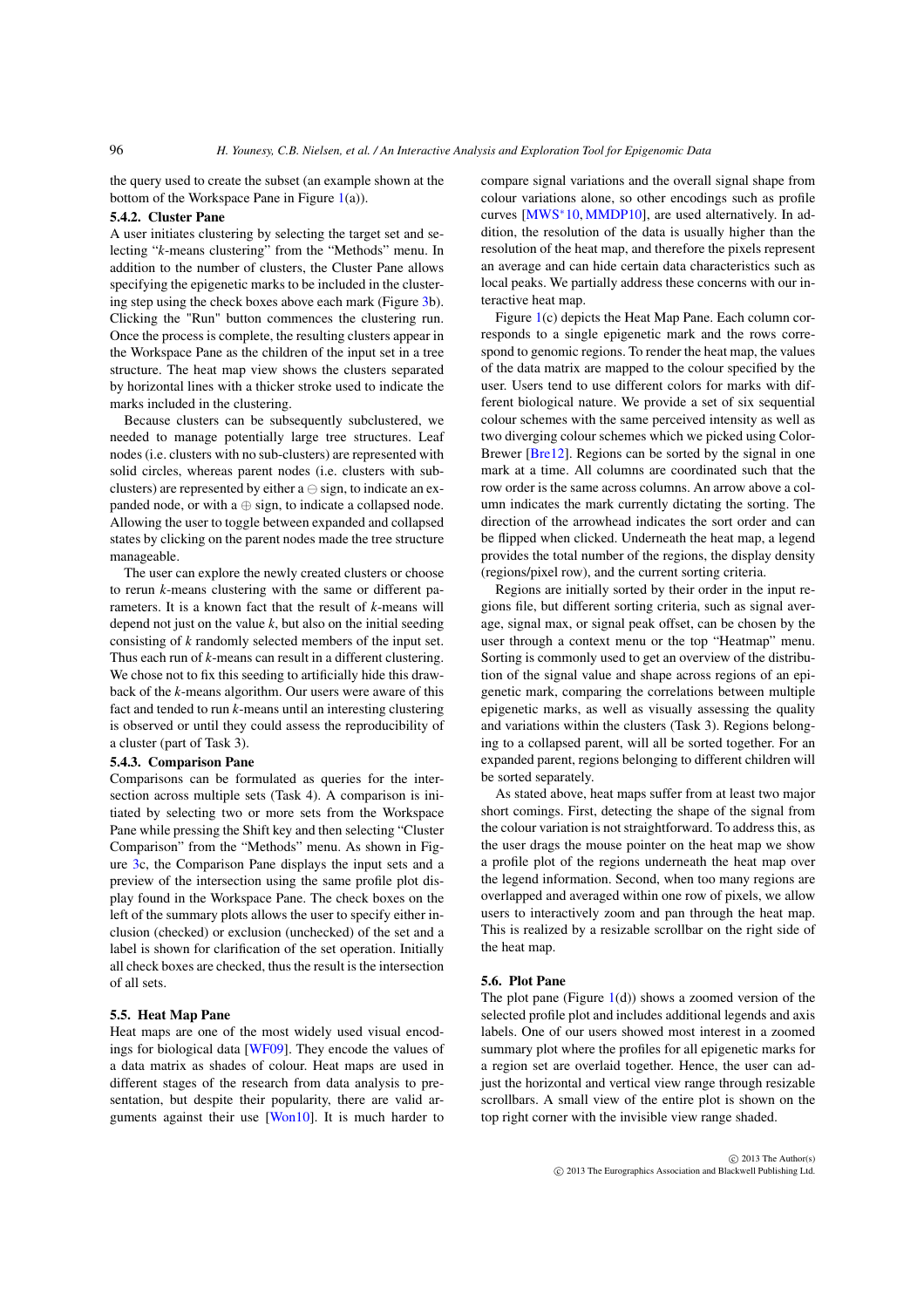## <span id="page-6-2"></span>5.7. Favorites Pane

We were often asked by the users to be able to save the current results of their analysis or partial hypothetical findings before performing different tasks. Although it is possible to have all of them in the workspace view and save them to file, this would have cluttered the workspace view in the long run competing with the goal of quick and easy access to the current working sets. We thus provided a favourite pane (Figure  $1(e)$  $1(e)$ ), where region sets within the workspace could be added for future reference and brought back to the workspace as needed. Regions in the favourite pane are shown with a summary plot and their size.

#### 5.8. Common Functionality

In addition to the functionality specific to each view specified above, most views share some common functionality, which are available through contextual menus. This functionality includes operations such as annotation, removal, and export of region sets. Further, the user can save images of the heat map or profile plots as high resolution PDF files (Task 5).

## 6. Case Studies

<span id="page-6-0"></span>Our design process had three phases: (1) iterations of interface sketches based on feedback we received from domain experts, (2) implementation of an initial prototype interface based on these refined sketches, and (3) an iterative refinement of the prototype based on feedback from biologists after using the prototype. During this last phase, we first gave the users a tutorial on the use of the prototype. We then loaded their data and observed them using our tool. During this session, the users offered out loud descriptions of their thoughts while using the tool. We then collected more reflective feedback after deployment of ChAsE for several weeks. Here we present illustrated walkthroughs of two case studies with two groups of collaborators.

#### 6.1. Case Study 1: Signal Querying and Clustering

Our first group of collaborators were two biologists who were researching the co-localization of patterns across four marks in human liver cells under two conditions C1 and C2.

#### 6.1.1. Analysis 1: Filtering Using the Signal Query

Using a set of regions centred on peaks collected from four marks, labelled HNF4a\_C1, HNF4a\_C2, FoxA2\_C1 and FoxA2 C2, our collaborators' first step was to filter for regions containing signal from two or more of the four marks. This corresponds to 11 out of the possible 16 combinations of presence or absence of signal in four marks. Using the Signal Query Pane, they first identified the four sets in which signal is present for only one of the four marks  $(4(a))$  $(4(a))$ . Next, they used the Comparison Pane to exclude these sets from the full set by intersecting their complements (Figure [4\(](#page-6-1)b)). While this took less than a minute, a similar workflow with their previous tools would have required them to extract each of the 11 combinations, taking them tens of minutes.



<span id="page-6-1"></span>

Figure 4: Analysis 1: Comparison Pane is used to exclude regions in which only one mark out of four showed a signal.

## 6.1.2. Analysis 2: Finding Patterns Using the Signal **Ouerv**

Our collaborators then wanted to identify those regions with signal in HNF4a\_C1 and FoxA2\_C1, but not in HNF4a\_C2 and FoxA2\_C2. This would have been frustrating, if not impossible, to achieve with *k*-means clustering alone, but it was readily performed using the Signal Query Pane (Figure [5\)](#page-7-0).

Our collaborators then scanned across the resulting profile plots and inspected the data patterns for seven additional marks not used in the query step. Several observations resulted that confirmed their predictions for the regions in the set created using signal query:

- 1. H3K4me3\_C1 and H3K4me3\_C2 are only weakly associated with these regions. This is consistent with previous observations [\[HRZ](#page-9-27)∗10,[HSH](#page-9-12)∗07]
- 2. H3K4me1\_C1 and H3K4me1\_C2 differ in their distributions across the regions; H3K4me1\_C1 displays a distinct bimodal (two peaks) distribution, whereas H3K4me1\_C2 appears unimodal (single peak). This observation is also consistent with previous reports [\[HRZ](#page-9-27)∗10].
- 3. These regions have very low levels of H3K27me3\_C1 and H3K9me3\_C1, which is expected for transcriptionally active sites.
- 4. H4ac\_C1 mimics the bimodal distribution pattern of H3K4me1\_C1, also reported previously [\[HSH](#page-9-12)∗07].

Identification of such subsets based on data presence or absence can otherwise be done using an intersection tool, such as that provided in Galaxy [\[GNTT10\]](#page-9-15) or written in custom code. Each intersection must be performed separately and stored for subsequent loading into different tools that provide profile plot or heat map views. This makes the generation of multiple sets laborious and the comparison of profile plots from other marks difficult. Our tool markedly short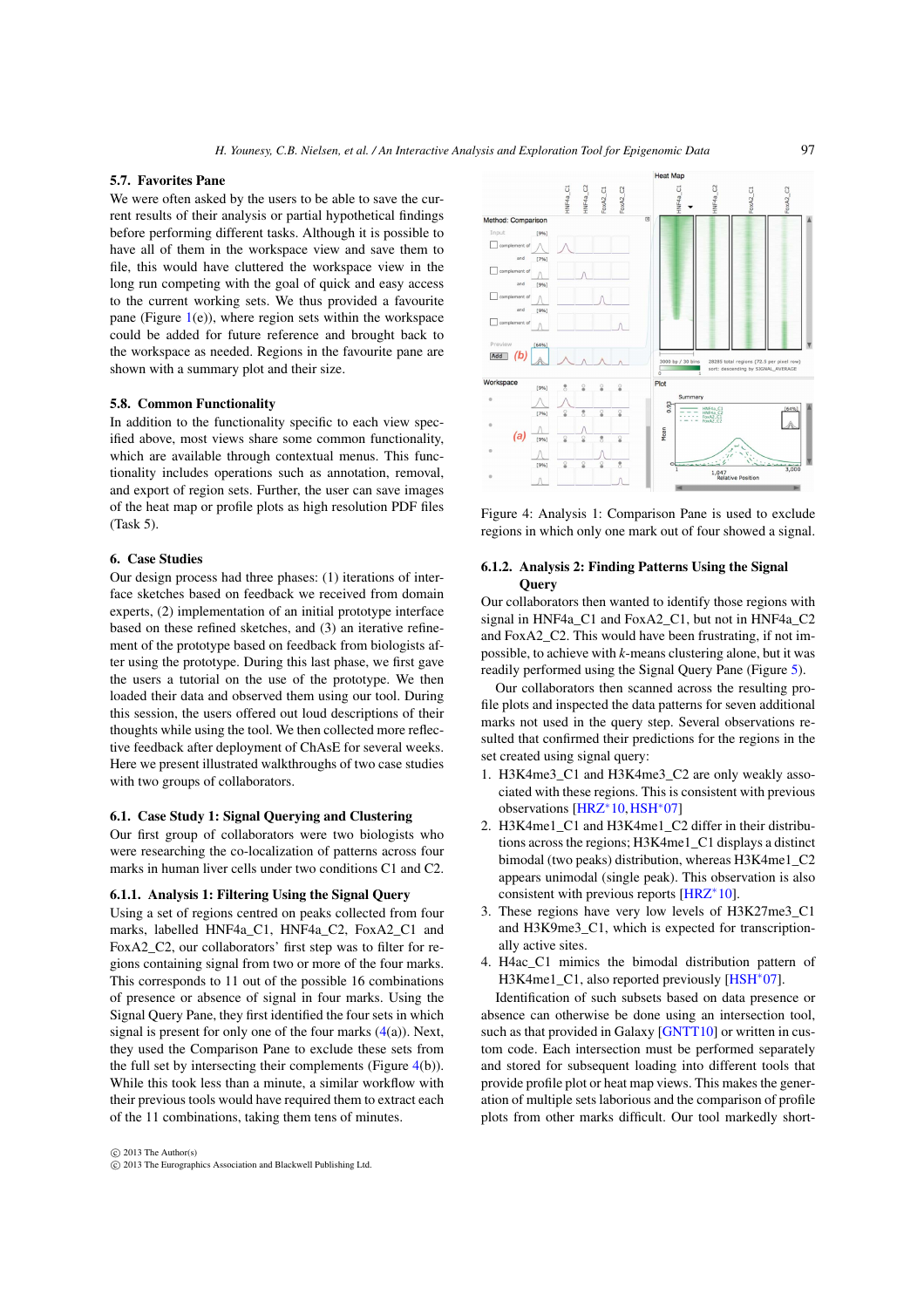<span id="page-7-3"></span>ened the time our collaborators needed to generate filtered sets of interest and also provided instant feedback regarding the corresponding data patterns in other marks.

<span id="page-7-0"></span>

Figure 5: Signal Query Pane used in Case Study 1. Numbers correspond to the observations in Analysis 2.

#### 6.1.3. Analysis 3: Chaining Querying and Clustering

A more detailed inspection of the heat map and brief exploratory sorting of the columns revealed a small set of H3K4me1\_C1 with a unimodal rather than a bimodal distribution. Subsequent *k*-means clustering on that mark isolated the unimodal set (highlighted in Figure [6\)](#page-7-1). While unimodal profiles for H3K4me1 have been observed previously in other conditions [\[HRZ](#page-9-27)∗10], the unimodal pattern for H4ac is undocumented and warrants further investigation.

<span id="page-7-1"></span>

Figure 6: *k*-means clustering of the set shown in Figure [5.](#page-7-0) The unimodal distribution of H3K4me1\_C1 and H4ac\_C1 is highlighted with a border.

This analysis illustrated the value of enabling users to interleave their steps of analysis while providing them with visualizations to support quality control in the process.

## 6.2. Case Study 2: Exploration with the Interactive Heat Map

Our second group of collaborators were a biologist and a bioinformatician who were studying the relationship between several different marks in mouse embryonic stem cells. For this analysis, the region set consisting of about 30,000 regions in the neighbourhood of characterized genes (TSS +/- 1,000 base pairs) and a total of six different marks were loaded into the tool and labelled CpG, 5-mC, 5-hmC, H3K4me3, HeK27me3, and TET1.

#### 6.2.1. Analysis 1: Initial Exploration using the Heat Map

Unlike in Case Study 1, this group of collaborators wanted to use their original unfiltered data, which was guaranteed to have some low and noisy signals in most regions. This prevented them from taking advantage of the Signal Query or the Comparison Panes effectively and they only employed the clustering and heat map browsing in their analysis. To further support this task, we introduced a divergent colour scheme to make it easier to judge whether the data values are low, medium or high (blue, yellow, and red, respectively).

Initial browsing of the data in the Heat Map Pane while sorting the regions by the average value of different marks, showed co-localization of CpG and H4K4me3, but an anticorrelation with 5-mC and 5-hmC. This is shown in Figure [7](#page-7-2) and is consistent with the previous published studies [\[BHE](#page-9-28)∗02].

<span id="page-7-2"></span>

Figure 7: Heat map sorted by CpG. This figure is a direct PDF export from the tool.

# 6.2.2. Analysis 2: Coupling clustering with the Interactive Heat Map

Our collaborators then added a fifth mark H3K27me3 and experimented with different clusterings using the Cluster Pane. Their initial hypothesis was that when 5-hmC and H3K4me3 are present, H3K27me3 should be absent. In biological terms, this would indicate that 5-hmC is present at transcriptionally active genes, where H3K4me3 is high and H3K27me3 is low. By clustering on 5-hmC and H3K4me3 only, our collaborators noticed that the cluster with both 5-hmC and H3K4me3 also unexpectedly showed some H3K27me3 signal (top cluster in Figure [8\)](#page-8-0).

This observation led them to explore the pattern using a different clustering based on H3K4me3 and H3K27me3 alone. As shown in Figure [9,](#page-8-1) they were able to identify regions where 5-hmC and H3K4me3 are present and H3K27me3 is absent (top), as originally predicted, but also uncovered another class of regions in which all three are present at high/moderate levels (middle), which enabled them to rule out their original hypothesis. This observation was later confirmed to be consistent with recently published results [\[YHS](#page-9-29)∗12].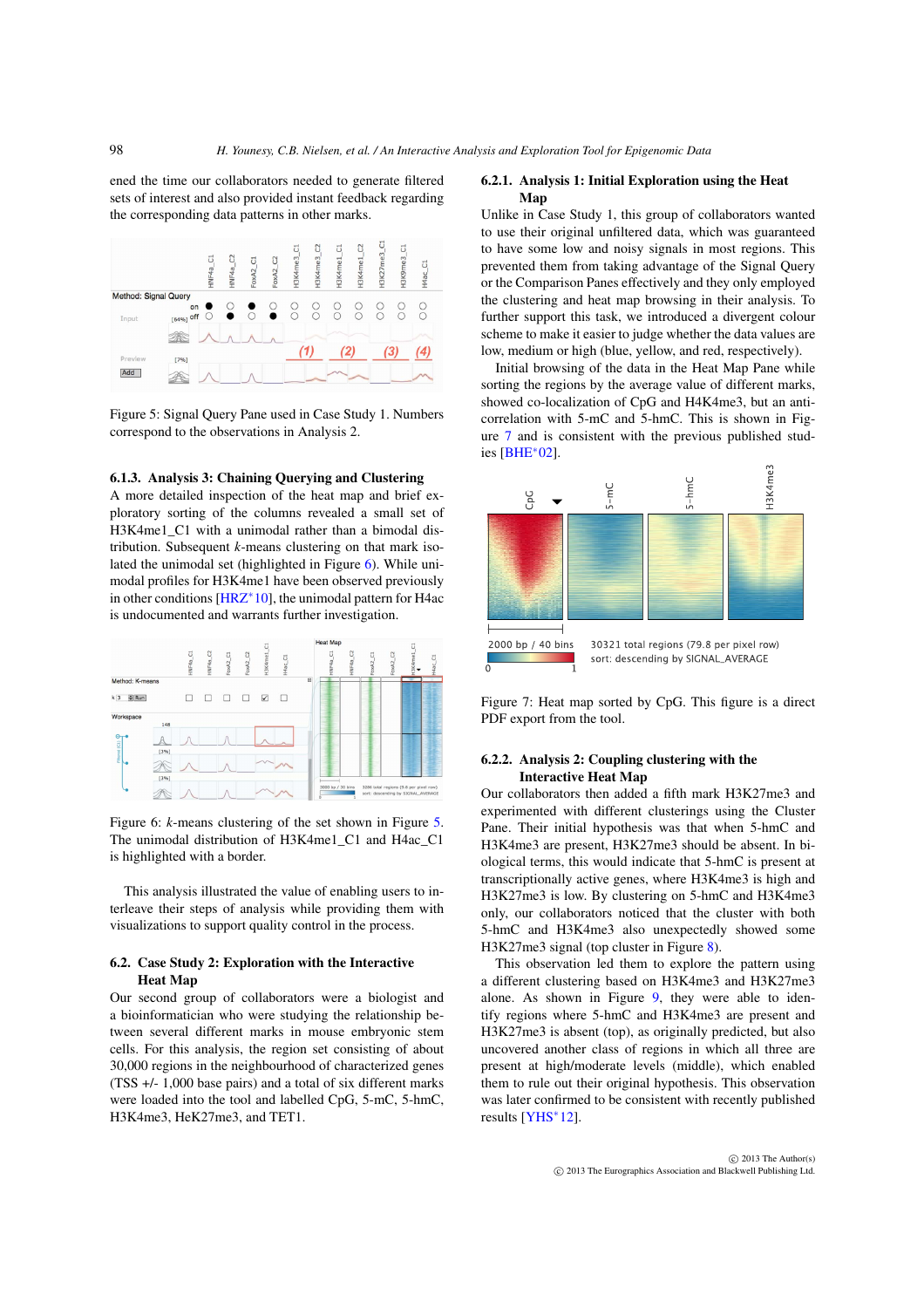*H. Younesy, C.B. Nielsen, et al. / An Interactive Analysis and Exploration Tool for Epigenomic Data*

<span id="page-8-0"></span>

Figure 8: Clustering by H3K4me3 and 5-hmC into four clusters. A cluster with a high level of H3K4me3 and 5-hmC, but low level of 5-mC is highlighted with a border (top cluster).

To investigate the possible biological reasons for these patterns, our collaborators added a sixth mark, TET1. They observed that the top cluster despite having medium to low values of 5-mC and 5-hmC had a high value of TET1. In biological terms, TET1 is a protein that facilitates a chemical change from 5-mC to 5-hmC. Thus our collaborators were able to conclude that any 5-hmC produced from 5-mC in the presence of TET1 is present only transiently and is presumably rapidly further processed. This was a valuable insight.

<span id="page-8-1"></span>

Figure 9: *k*-means clustering by H3K4me3 and H3K27me3 into three clusters. A cluster with low levels of both 5-mC and 5-hmC is highlighted with a border (top cluster).

The Cluster Pane facilitated these analyses by providing a simple interface to specify the number of clusters and the marks to be included in the clustering. Once the clustering was complete, a preview of the result was immediately shown as a tree view of profile plots in the Workspace Pane and as sub-clusters sorted individually in the Heat Map Pane. This allowed our users to quickly observe the variation within the clusters and check for existence of interesting patterns, and to rerun the clustering to test if it was stable.

This study showed the value of supporting gradual exploration. In the past, our collaborators had used scripting and Matlab for analysis and similar steps had taken them much more effort to accomplish. This use case provides an example of how clustering is best used for pattern discovery at the point when the researcher wishes to perform an exploratory analysis or wants to isolate a set of regions based on data distribution and not pure presence/absence of signal.

 c 2013 The Author(s) c 2013 The Eurographics Association and Blackwell Publishing Ltd.

This study also showed the usefulness of the heat map view to reveal variation and spatial patterns within clusters. For instance, in Figure [9](#page-8-1) the difference between top and middle clusters is much more visible from the heat map compared to just the profile plots.

#### 7. Lessons Learned

Perhaps one of the most difficult aspects to get right was the ability to deal with a quickly expanding set of possible combinations. In several previous iterations of our design, our signal querying pane enabled the user to create combinatorial combinations of on/off behaviours. This often resulted in too many combinations being displayed of which the user was simply interested in a subset. Only after restricting this interface to query exactly one of these combinations at a time did we resolve the usability issues. This was possible after realizing that our users really only needed to analyze a very few and very specific combinations and hence, it was best to have them query them one-by-one. Although some of these tasks could be done in other tools, these tools were sufficiently complicated to use that the effort was not in balance with the payoff.

Further, besides assuring flexible output formats enabling a proper downstream-analysis, all of our users were very keen on functionality that would let them produce highresolution figures for their publications and communication of their results to peers. There is perhaps a key set of functions that should be provided with most tools, including, but not limited to the export of high-resolution images in standard formats, annotation of features of interest, and customization of colour maps, labels and fonts. It is important to note, that the image resolutions for publications should often be higher than the typical screen resolution.

#### 8. Future Work

Through discussions with our users, we have identified a number of possible extensions to ChAsE. These include providing improved guidance to the user on the choice of *k* used during the clustering step, in addition to providing metrics of cluster stability. Being able to reproduce a particular clustering would also be desirable (current clustering is sensitive to initial cluster seeds). There is also potential to provide visual feedback on some of the upstream processing steps such as peak-calling, not addressed here. For example, many peakcalling tools remove peaks with a max height below some threshold. Being able to interactively tune that threshold and visualize the results would be of great value.

#### 9. Acknowledgements

Funding for H.Y. was provided by NSERC PGS-D scholarship. C.B.N. is a CIHR and MSFHR post-doctoral fellow. M.C.L. is supported by CIHR grant 20R91610. M.K. is a MSFHR post-doctoral fellow. S.J.M.J. is a senior scholar of MSFHR. We thank Brad Hoffman, Arthur Kirkpatrick and Michael Sedlmair for helpful comments.